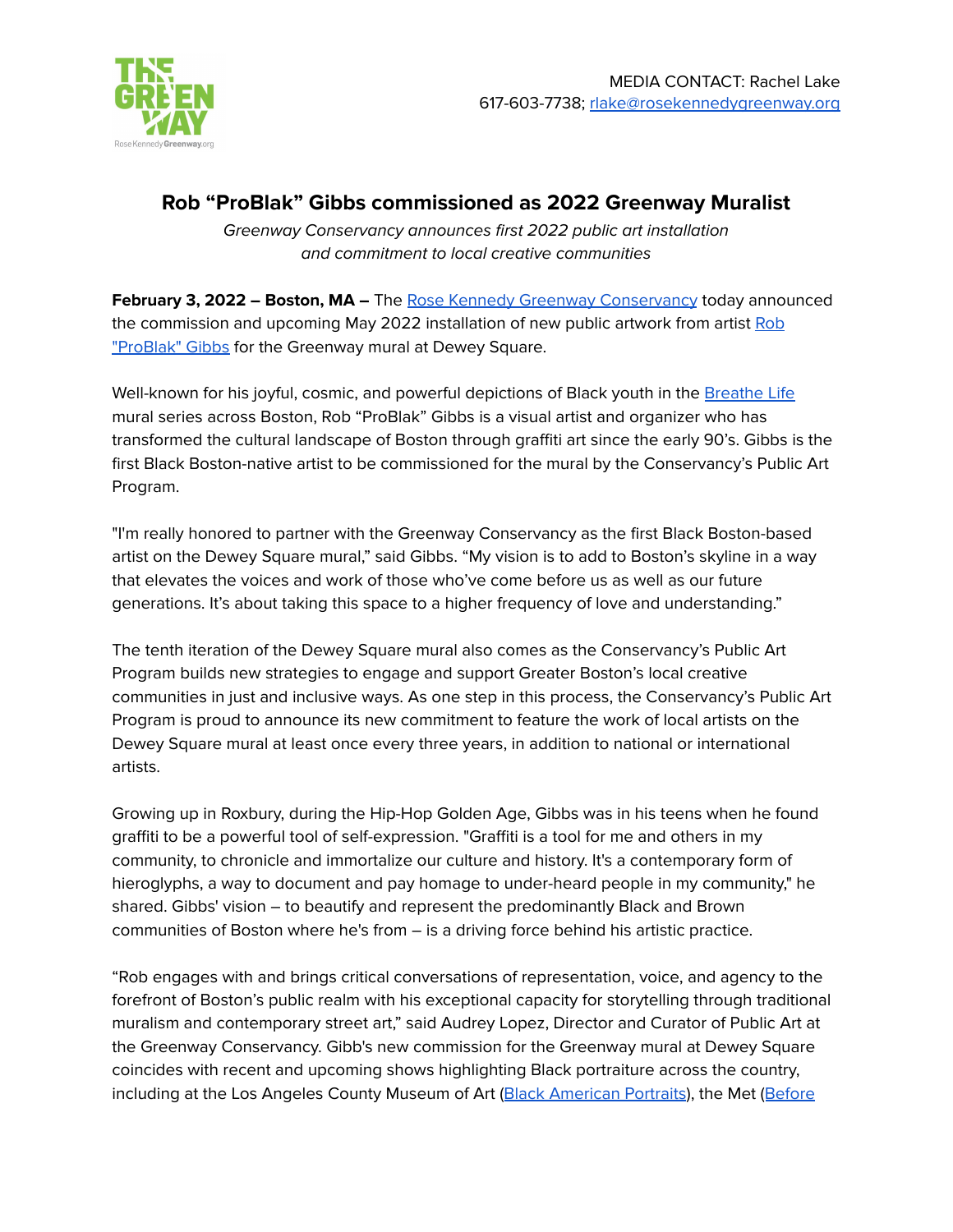

Yesterday We Could Fly: [Afrofuturist](https://www.metmuseum.org/exhibitions/listings/2021/afrofuturist-period-room/visiting-guide) Period Room), and Boston's ICA (A Place for Me: [Figurative](https://www.icaboston.org/exhibitions/place-me-figurative-painting-now) [Painting](https://www.icaboston.org/exhibitions/place-me-figurative-painting-now) Now), among others.

Throughout his work, ProBlak draws upon Black portraiture, Afrofuturism, and non-Western cosmologies to create a celebration of the intergenerational strength, collective imagination, and joy of Black life. His large-scale public artworks can be found across Boston and, most recently, on Madison Park Technical Vocational High School, Gibbs' alma mater, as part of Boston's [Museum](https://www.mfa.org/exhibition/the-mural-project) of Fine Arts Mural Project.

As a father and long-time arts educator, Gibbs' practice also manifests itself through the multiple generations of young Boston artists he has mentored across Boston for the past three decades. In 1991, Gibbs co-founded Artists for Humanity (AFH), an arts non-profit that hires and teaches youth creative skills, where he currently directs the Paint Studio. Most recently, Rob served as a guest lecturer at Northeastern University for their "Foundations of Black Culture: Hip-Hop" course, curated the 2019 BAMS Fest's "Rep Your City" exhibition, and was invited to be one of two inaugural Artists-in-Residence with Boston's Museum of Fine Arts.

"Rob's work elevates and celebrates. He has a voice that is authentically Boston, decisively joyous and critically engaged," said Chris Cook, Executive Director at the Greenway Conservancy. "The Greenway is about connecting people – to neighborhoods and to each other. We are honored that an artist of Rob's skill and talent will share his vision from The Greenway for everyone to see."

## **About Rob "ProBlak" Gibbs**

ProBlak has received a number of awards, including the 2006 Graffiti Artist of the Year award from the Mass Industry Committee and the Goodnight Initiative's Civic Artist Award. In 2020, he was honored with the Hero Among Us award by the Boston Celtics and was awarded Artist of the Year for 2020's Best of Boston. He was a Brother Thomas Fellow in 2019 and a recipient of the MLK Drum Major Award in 2021. His work has been covered by a wide range of publications and media outlets, including PBS NewsHour, Forbes Magazine, WBUR's the ARTery, the Boston Art Review, Boston Magazine, the Boston Globe, the Bay State Banner, and many others.

To learn more about Rob and his practice, check out his [website](http://www.problak.com/) and [Instagram,](http://www.problak.com/) or join in for Artists for Humanity's upcoming in-person studio visit with ProBlak, "[Breathe](https://www.afhboston.org/open-studio) Life - A Look Inside The [Series](https://www.afhboston.org/open-studio)" on Wednesday, February 23, from 5:00pm to 7:00pm at 100 West 2nd Street, Boston.